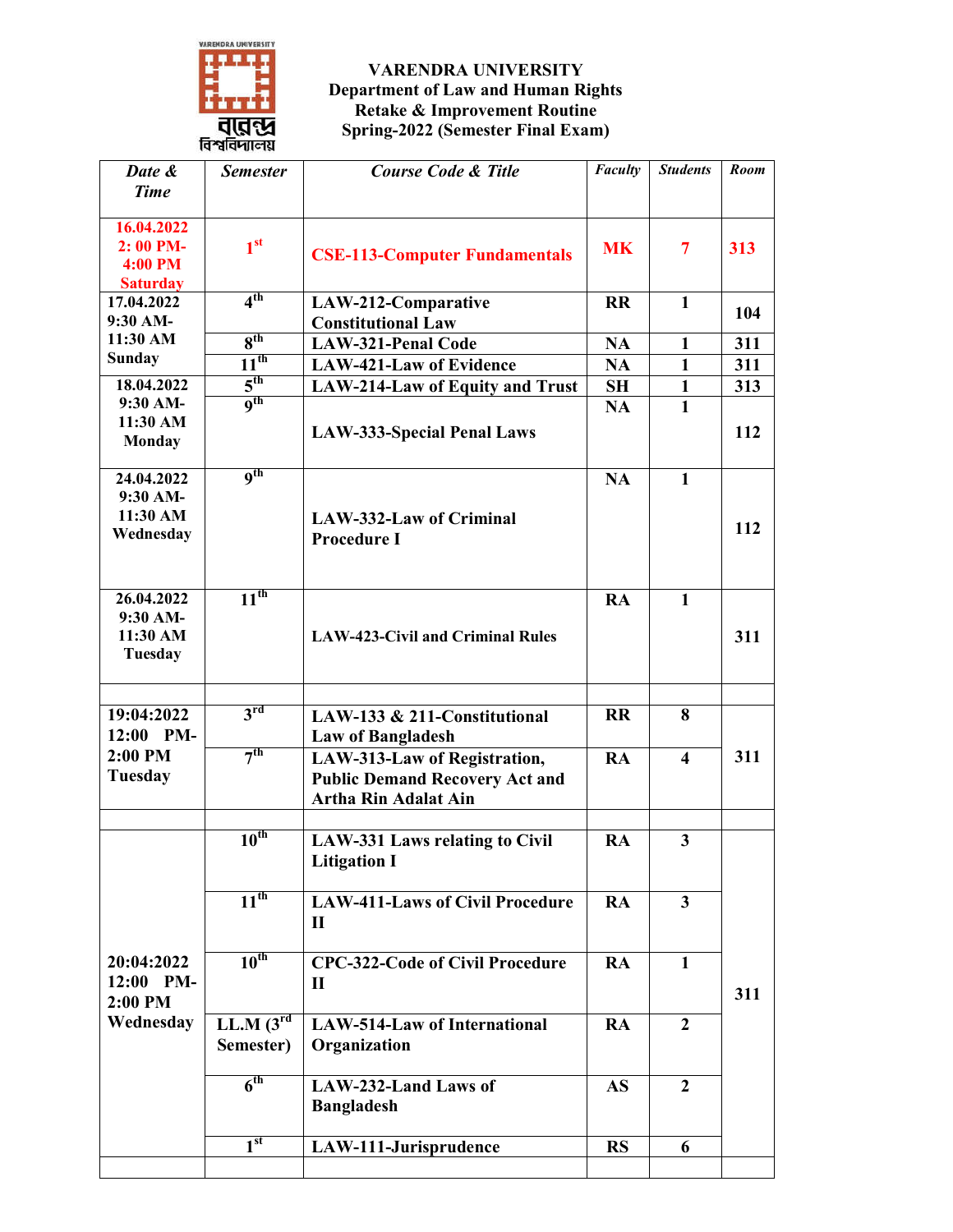| Date &<br><b>Time</b>                               | <b>Semester</b>                | <b>Course Code &amp; Title</b>                                     | Faculty            | <b>Students</b>         | <b>Room</b> |
|-----------------------------------------------------|--------------------------------|--------------------------------------------------------------------|--------------------|-------------------------|-------------|
|                                                     | 2 <sup>nd</sup>                |                                                                    |                    |                         |             |
|                                                     |                                | LAW-123-Law of Tort                                                | <b>RS</b>          | 5                       |             |
|                                                     | $3^{\text{rd}}$                | <b>LAW-122-Law of Contract</b>                                     | <b>RS</b>          | $\mathbf{1}$            |             |
|                                                     | 8 <sup>th</sup>                | <b>LAW-324 Company and Banking</b><br>Law                          | <b>RS</b>          | $\overline{2}$          |             |
| 21:04:2022                                          | 1 <sup>st</sup>                | LAW-112 & 113-English for Law                                      | AA                 | $\boldsymbol{2}$        |             |
| 12:00 PM-<br>2:00 PM<br><b>Thursday</b>             | 3 <sup>rd</sup>                | LAW-133 & 211-Legal System of<br><b>Bangladesh</b>                 | AA                 | $\overline{\mathbf{4}}$ | 311         |
|                                                     | $LL.M$ $(3^{rd})$<br>Semester) | <b>LAW-513-Human Rights</b>                                        | <b>RR</b>          | $\mathbf{1}$            |             |
|                                                     | 2 <sub>nd</sub>                | LAW-221-Bangla Language and<br>Literature                          | <b>SA</b>          | $\mathbf{2}$            |             |
|                                                     |                                |                                                                    |                    |                         |             |
|                                                     | 3 <sup>rd</sup>                | <b>LAW-131-Muslim Law</b>                                          | <b>AS</b>          | $\overline{\mathbf{4}}$ |             |
| 24:04:2022<br>12:00 PM-                             | 8 <sup>th</sup>                | LAW-322-Administrative Law                                         | <b>SA</b>          | $\overline{\mathbf{3}}$ | 311         |
| 2:00 PM<br><b>Sunday</b>                            | 4 <sup>th</sup>                | <b>LAW-214-Law of Labour</b><br><b>Relations</b>                   | <b>SH</b>          | $\mathbf{1}$            |             |
|                                                     | 4 <sup>th</sup>                | LAW-213-Labour Laws of<br><b>Bangladesh</b>                        | <b>SH</b>          | $\mathbf{1}$            |             |
|                                                     | 7 <sup>th</sup>                | <b>LAW-314-Business Law II</b>                                     | <b>RS</b>          | 1                       |             |
|                                                     | 8 <sup>th</sup>                | LAW-323 & 414-Comparative Law                                      | <b>ANW</b><br>& KA | $\overline{\mathbf{4}}$ |             |
|                                                     | 2 <sup>nd</sup>                | LAW-122-Law of Torts and<br>Contract                               | <b>RS</b>          | $\overline{2}$          |             |
|                                                     | $LL.M$ $(3^{rd}$<br>Semester)  | <b>LAW-512-Private International</b><br>Law                        | <b>ANW</b>         | $\mathbf{1}$            |             |
| 25:04:2022                                          | 7 <sup>th</sup>                |                                                                    | <b>RR</b>          | $\mathbf{1}$            |             |
| 12:00 PM-<br>2:00 PM<br><b>Monday</b>               |                                | <b>LAW-231-Public International</b><br>Law                         |                    |                         | 311         |
|                                                     | 7th                            | LAW-312-Land Survey and Land<br>Management                         | <b>SH</b>          | $\overline{2}$          |             |
|                                                     | 7 <sup>th</sup>                | LAW-311-Cyber and Media Law                                        | KA                 | $\overline{2}$          |             |
|                                                     | $\overline{12^{th}}$           | <b>LAW-431-Interpretation of Statute</b>                           | <b>RR</b>          | $\boldsymbol{2}$        |             |
|                                                     | 2 <sup>nd</sup>                |                                                                    |                    | 5                       |             |
|                                                     |                                | LAW-123-History of Emergence of<br><b>Bangladesh</b>               | <b>SH</b>          |                         |             |
|                                                     | 2 <sup>nd</sup>                |                                                                    |                    |                         |             |
|                                                     | $12^{th}$                      | <b>LAW-224-Bangladesh Studies</b><br>LAW-222-Law of Limitation and | <b>SH</b>          | 1<br>$\mathbf{1}$       |             |
|                                                     |                                | <b>Specific Relief</b>                                             | AA                 |                         |             |
| 28.04.2022<br>12.00PM-<br>2.00PM<br><b>Thursday</b> | 1 <sup>st</sup>                | <b>LAW-114-Legal History</b>                                       | <b>SA</b>          | 14                      | 311         |

 $\sqrt{300}-$ 

**Professor Abu Naser Md. Wahid**